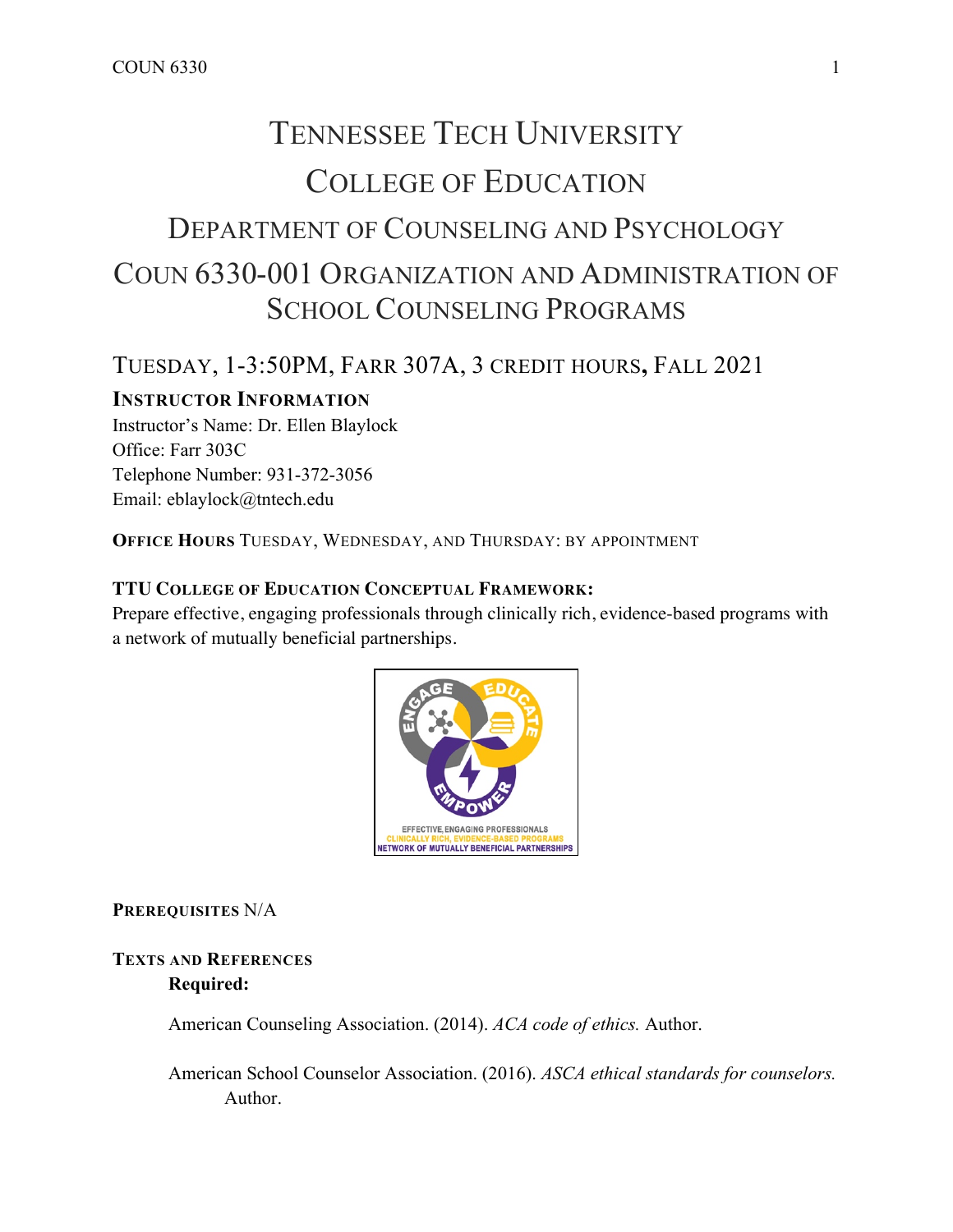- American School Counselor Association. (2019). *The ASCA National Model: A framework for school counseling programs* (4<sup>th</sup> ed.). Author.
- Dollarhide, C. T., & Saginak, K. A. (2017). *Comprehensive school counseling programs:*   $K - 12$  *delivery systems in action* (3<sup>rd</sup> ed.). Pearson.

Hatch, T. (2014). *The use of data in school counseling.* Corwin.

Runyan, H., Grothaus, T., & Michel, R. E. (2019). Classroom management competencies for school counselors: A Delphi study. *Professional School Counseling, 22*(1), 1- 12.

#### **Recommended:**

American Psychological Association. (2019). *Publication manual of the American Psychological Association* (7<sup>th</sup> ed.). Author.

#### **COURSE DESCRIPTION**

COUN 6330. Organization and Administration of School Counseling Programs (3 credit hours) addresses the best practices in the creation, organization, and administration of school counseling programs. The roles school counselors have as leaders, collaborators, agents of systemic change, and advocates for the profession will be explored over the semester. Program implementation, and methods for data-driven decision-making will be presented. Student will also apply course content to further develop their professional identities as school counselors.

#### **COURSE CACREP OBJECTIVES/STUDENT LEARNING OUTCOMES**

| <b>Standard</b>                       | Content/Reading | <b>Formative</b>  | <b>Summative</b>  |  |
|---------------------------------------|-----------------|-------------------|-------------------|--|
|                                       |                 | <b>Assessment</b> | <b>Assessment</b> |  |
| <b>School Counseling: Foundations</b> |                 |                   |                   |  |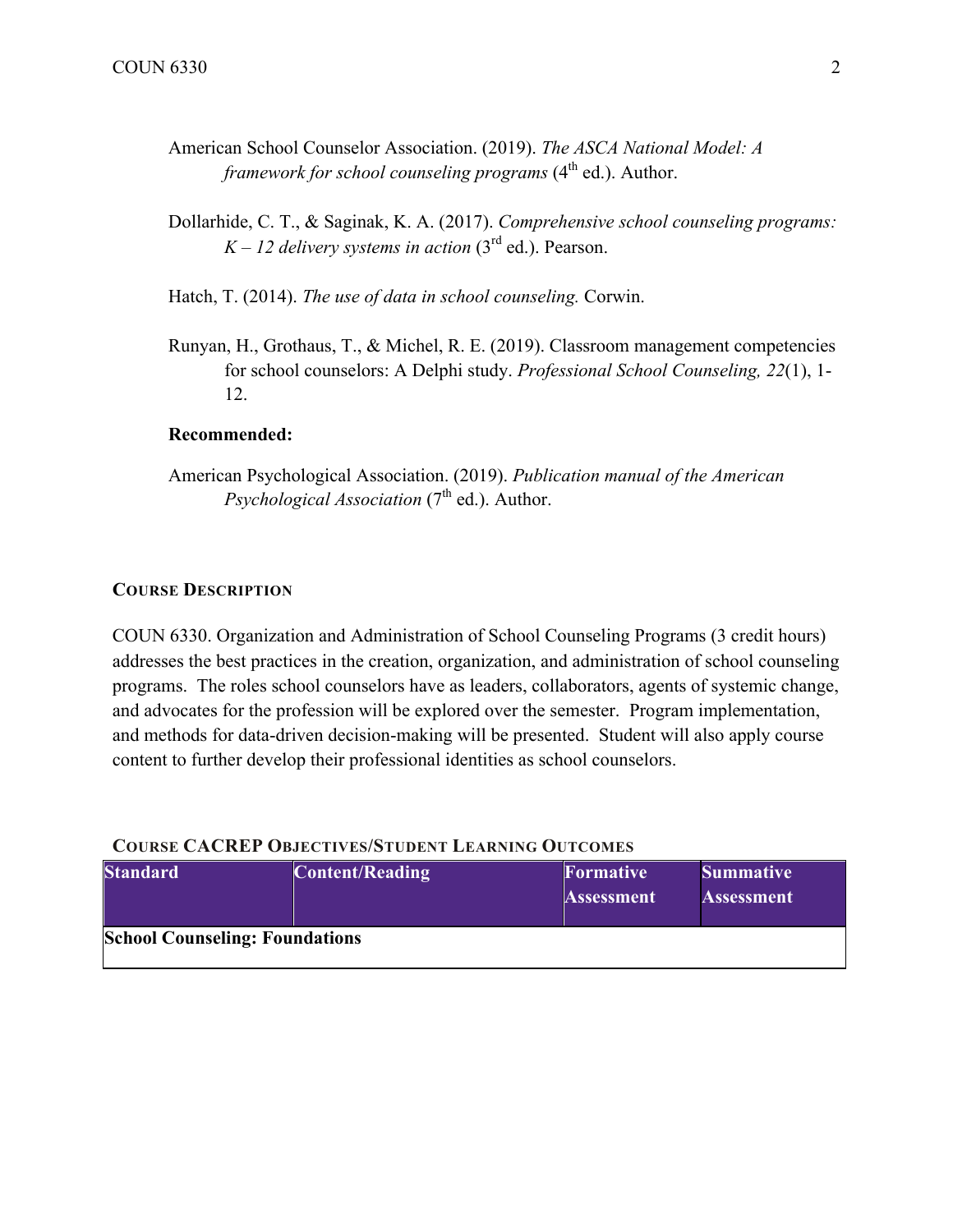| <b>CACREP</b> Standards                         | Dollarhide, C. T., & Saginak, K. A. Class Discussion Foundations of a |                          |
|-------------------------------------------------|-----------------------------------------------------------------------|--------------------------|
| G.1.b: models of school                         | $(2017)$ . Comprehensive school                                       | Comprehensive            |
| counseling programs                             | counseling programs: K-12                                             | <b>School Counseling</b> |
|                                                 | delivery systems in action                                            | Program                  |
|                                                 |                                                                       |                          |
|                                                 | Hatch, T. (2014). The use of data in                                  |                          |
|                                                 | school counseling                                                     |                          |
| <b>CACREP</b> Standards                         | Dollarhide, C. T., & Saginak, K. A. Class Discussion Foundations of a |                          |
| G.1.c: models of $P-12$                         | $(2017)$ . Comprehensive school                                       | Comprehensive            |
| comprehensive career                            | counseling programs: K-12                                             | <b>School Counseling</b> |
| development                                     | delivery systems in action                                            | Program                  |
|                                                 | Hatch, T. (2014). The use of data in                                  |                          |
|                                                 | school counseling                                                     |                          |
| <b>CACREP</b> Standards                         | Dollarhide, C. T., & Saginak, K. A. Class Discussion Foundations of a |                          |
| G.1.e: assessments                              | (2017). Comprehensive school                                          | Comprehensive            |
| specific to P-12                                | counseling programs: K-12                                             | <b>School Counseling</b> |
| education                                       | delivery systems in action                                            | Program                  |
|                                                 |                                                                       |                          |
|                                                 | Hatch, T. (2014). The use of data in                                  |                          |
|                                                 | school counseling                                                     |                          |
| <b>School Counseling: Contextual Dimensions</b> |                                                                       |                          |
| <b>CACREP</b> Standards                         | Dollarhide, C. T., & Saginak, K. A. Class Discussion Stakeholder      |                          |
| G.2.a: school counselor                         | $(2017)$ . Comprehensive school                                       | Interview                |
| roles as leaders,                               | counseling programs: K-12                                             |                          |
| advocates, and systems                          | delivery systems in action                                            |                          |
| change agents in P-12                           |                                                                       |                          |
| schools                                         | Hatch, T. (2014). The use of data in                                  |                          |
|                                                 | school counseling                                                     |                          |
| <b>CACREP</b> Standards                         | Dollarhide, C. T., & Saginak, K. A. Class Discussion Stakeholder      |                          |
| G.2.b: school counselor                         | $(2017)$ . Comprehensive school                                       | Interview                |
| roles in consultation                           | counseling programs: K-12                                             |                          |
| with families, P-12 and                         | delivery systems in action                                            |                          |
| postsecondary school                            |                                                                       |                          |
| personnel, and                                  | Hatch, T. (2014). The use of data in                                  |                          |
| community agencies                              | school counseling                                                     |                          |
|                                                 | <b>ASCA National Model</b>                                            |                          |
|                                                 |                                                                       |                          |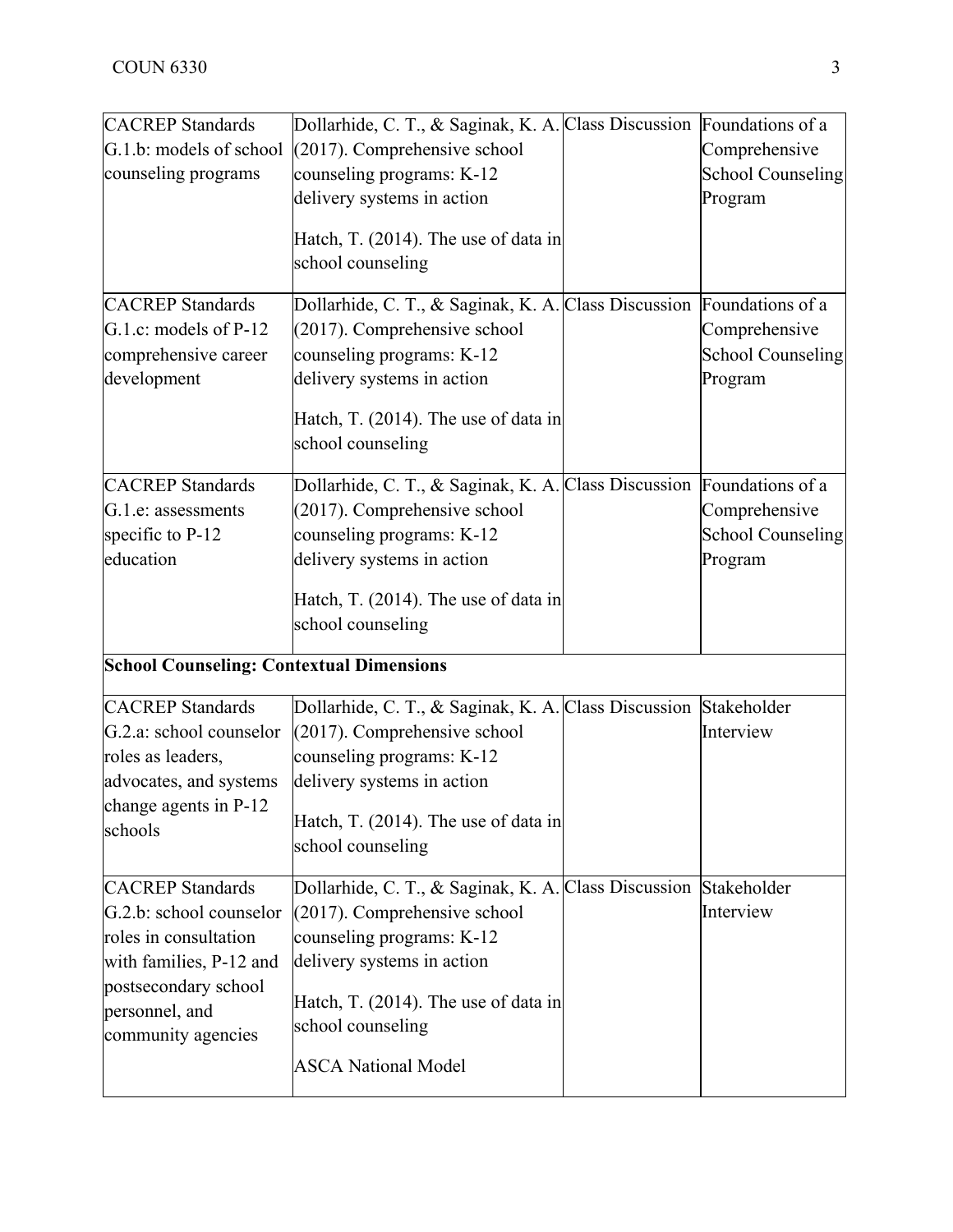| <b>CACREP</b> Standards                                                                                                                                | Dollarhide, C. T., & Saginak, K. A. Class Discussion Foundations of a                                                                                                                          |                                                      |
|--------------------------------------------------------------------------------------------------------------------------------------------------------|------------------------------------------------------------------------------------------------------------------------------------------------------------------------------------------------|------------------------------------------------------|
| G.2.c: school counselor                                                                                                                                | (2017). Comprehensive school                                                                                                                                                                   | Comprehensive                                        |
| roles in relation to                                                                                                                                   | counseling programs: K-12                                                                                                                                                                      | <b>School Counseling</b>                             |
| college and career                                                                                                                                     | delivery systems in action                                                                                                                                                                     | Program                                              |
| readiness                                                                                                                                              | Hatch, T. (2014). The use of data in<br>school counseling                                                                                                                                      |                                                      |
| <b>CACREP</b> Standards                                                                                                                                | Dollarhide, C. T., & Saginak, K. A. Class Discussion Foundations of a                                                                                                                          |                                                      |
| G.2.d: school counselor                                                                                                                                | $(2017)$ . Comprehensive school                                                                                                                                                                | Comprehensive                                        |
| roles in school                                                                                                                                        | counseling programs: K-12                                                                                                                                                                      | <b>School Counseling</b>                             |
| leadership and                                                                                                                                         | delivery systems in action                                                                                                                                                                     | Program                                              |
| multidisciplinary teams                                                                                                                                | Hatch, T. (2014). The use of data in<br>school counseling                                                                                                                                      |                                                      |
|                                                                                                                                                        | <b>RAMP: Review for Success</b>                                                                                                                                                                |                                                      |
| <b>CACREP</b> Standards<br>G.2.e: school counselor<br>in relation to the school<br>emergency management<br>plans, and crises,<br>disasters, and trauma | Dollarhide, C. T., & Saginak, K. A. Class Discussion Foundations of a<br>$(2017)$ . Comprehensive school<br>roles and responsibilities counseling programs: K-12<br>delivery systems in action | Comprehensive<br><b>School Counseling</b><br>Program |
| <b>CACREP</b> Standards                                                                                                                                | Dollarhide, C. T., & Saginak, K. A. Class Discussion Stakeholder                                                                                                                               |                                                      |
| G.2.f: competencies to                                                                                                                                 | $(2017)$ . Comprehensive school                                                                                                                                                                | Interview                                            |
| advocate for school                                                                                                                                    | counseling programs: K-12                                                                                                                                                                      |                                                      |
| counseling roles                                                                                                                                       | delivery systems in action                                                                                                                                                                     |                                                      |
|                                                                                                                                                        | Hatch, T. (2014). The use of data in<br>school counseling                                                                                                                                      |                                                      |
| <b>CACREP</b> Standards                                                                                                                                | Dollarhide, C. T., & Saginak, K. A. Class Discussion                                                                                                                                           | Stakeholder                                          |
| G.2.j: qualities and                                                                                                                                   | (2017). Comprehensive school                                                                                                                                                                   | Interview                                            |
| styles of effective                                                                                                                                    | counseling programs: K-12                                                                                                                                                                      |                                                      |
| leadership in schools                                                                                                                                  | delivery systems in action                                                                                                                                                                     |                                                      |
|                                                                                                                                                        | Hatch, T. (2014). The use of data in<br>school counseling                                                                                                                                      |                                                      |
|                                                                                                                                                        | <b>ASCA National Model</b>                                                                                                                                                                     |                                                      |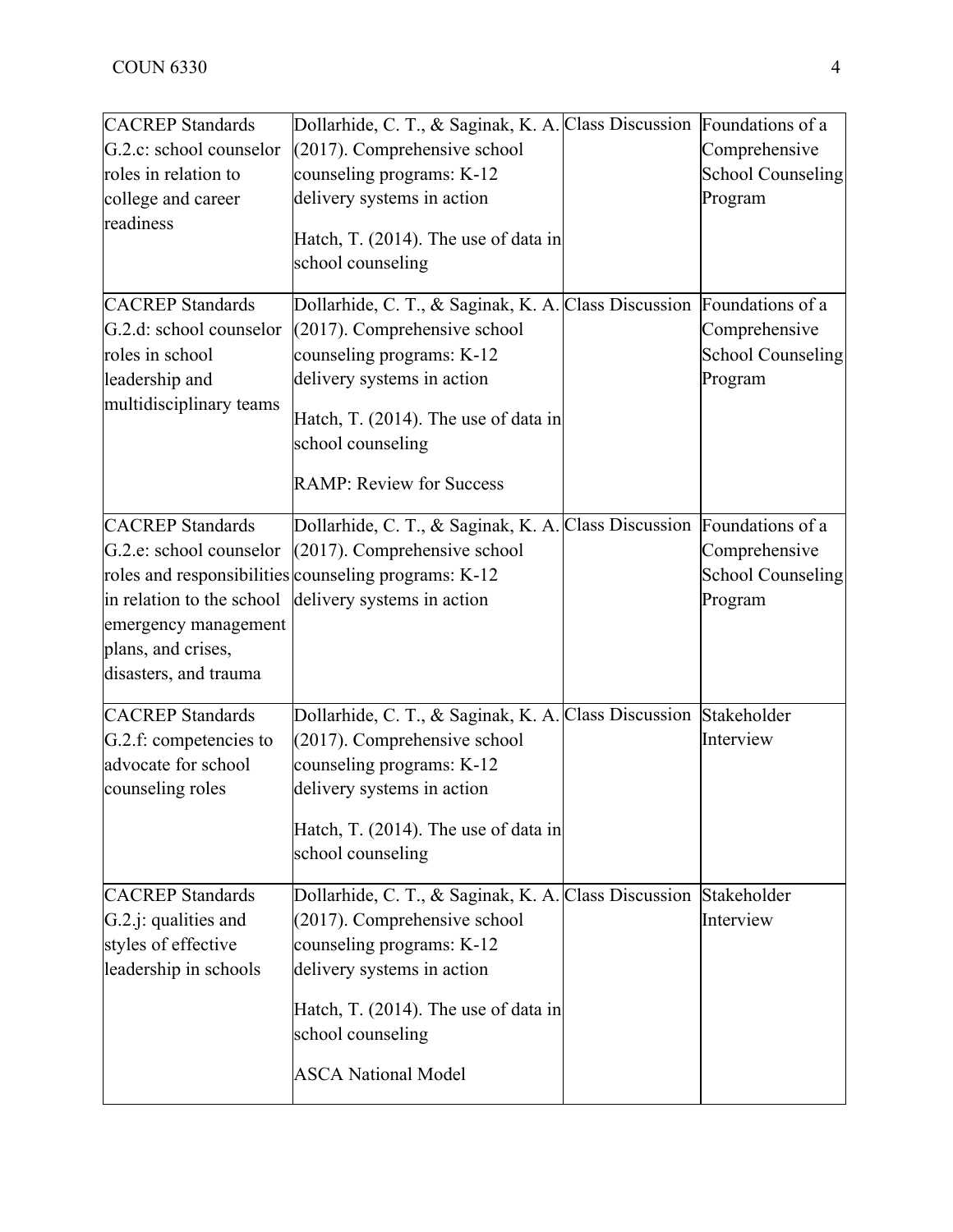| <b>CACREP</b> Standards<br>G.2.m: legislation and<br>government policy<br>relevant to school<br>counseling                                          | Tennessee State Board of<br><b>Education: School Counseling</b><br>Model & Standards Policy (2017).                                                                                                                                         | Class Discussion Foundations of a | Comprehensive<br><b>School Counseling</b><br>Program |
|-----------------------------------------------------------------------------------------------------------------------------------------------------|---------------------------------------------------------------------------------------------------------------------------------------------------------------------------------------------------------------------------------------------|-----------------------------------|------------------------------------------------------|
| <b>School Counseling: Practice</b>                                                                                                                  |                                                                                                                                                                                                                                             |                                   |                                                      |
| <b>CACREP</b> Standards<br>G.3.a: development of<br>school counseling<br>program mission<br>statements and<br>objectives                            | Dollarhide, C. T., & Saginak, K. A. Class Discussion Foundations of a<br>(2017). Comprehensive school<br>counseling programs: K-12<br>delivery systems in action                                                                            |                                   | Comprehensive<br><b>School Counseling</b><br>Program |
| <b>CACREP</b> Standards<br>G.3.b: design and<br>evaluation of school<br>counseling programs                                                         | Dollarhide, C. T., & Saginak, K. A. Class Discussion Lesson Plan<br>(2017). Comprehensive school<br>counseling programs: K-12<br>delivery systems in action<br>Hatch, T. (2014). The use of data in<br>school counseling                    |                                   | Instruction                                          |
| G.3.c: core curriculum<br>design, lesson plan<br>development, classroom<br>management strategies,<br>and differentiated<br>instructional strategies | Classroom management:<br>Runyan et al., 2019<br>Dollarhide, C. T., & Saginak, K. A.<br>(2017). Comprehensive school<br>counseling programs: K-12<br>delivery systems in action<br>Hatch, T. (2014). The use of data in<br>school counseling | <b>Class Discussion</b>           | Lesson Plan<br>Instruction                           |
| G.3.d: interventions to<br>promote academic<br>development                                                                                          | Dollarhide, C. T., & Saginak, K. A. Class Discussion Lesson Plan<br>$(2017)$ . Comprehensive school<br>counseling programs: K-12<br>delivery systems in action<br>Hatch, T. (2014). The use of data in<br>school counseling                 |                                   | Instruction                                          |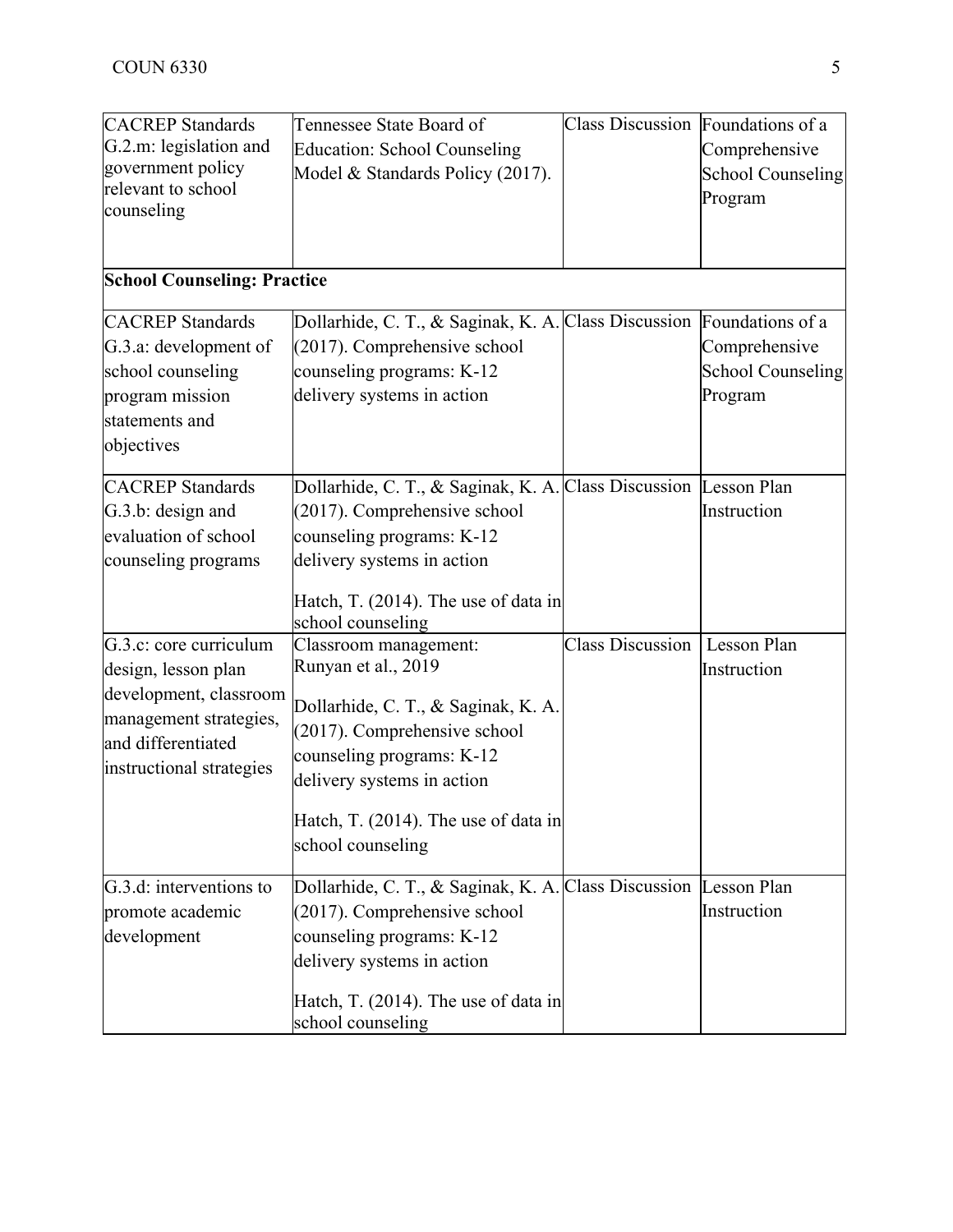| G.3.e: use of      | Dollarhide, C. T., & Saginak, K. A. Class Discussion Lesson Plan |             |
|--------------------|------------------------------------------------------------------|-------------|
| developmentally    | $(2017)$ . Comprehensive school                                  | Instruction |
| appropriate career | counseling programs: K-12                                        |             |
|                    | counseling interventions delivery systems in action              |             |
| and assessments    | Hatch, T. $(2014)$ . The use of data in<br>school counseling     |             |

# **COUNSELING SKILLS DEVELOPMENT CHART**



Tier 1: Counseling Skills (COUN 6360): Learning the basic counseling skills for helping through role-plays.

Tier 2: Practicum (COUN 6800): Learning how to implement counseling techniques with real students primarily through shadowing professionals. In addition, practicum includes faculty and on-site supervision.

Tier 3: Internship I & II (COUN 6830 & 7830): Performing counseling techniques with real students under faculty and on-site supervision.

#### **STUDENT RESPONSIBILITIES**

The following dispositions summarize the responsibilities accepted by the student participating in this course. Counseling and Psychology Graduate Program Information

- 1. **Scholarship** (mastery in coursework and competency in application)
- 2. **Responsibility** (acceptance of ownership of personal, academic, and professional development and behavior)
- 3. **Respect for Diversity** (recognition of the needs and values of individuals)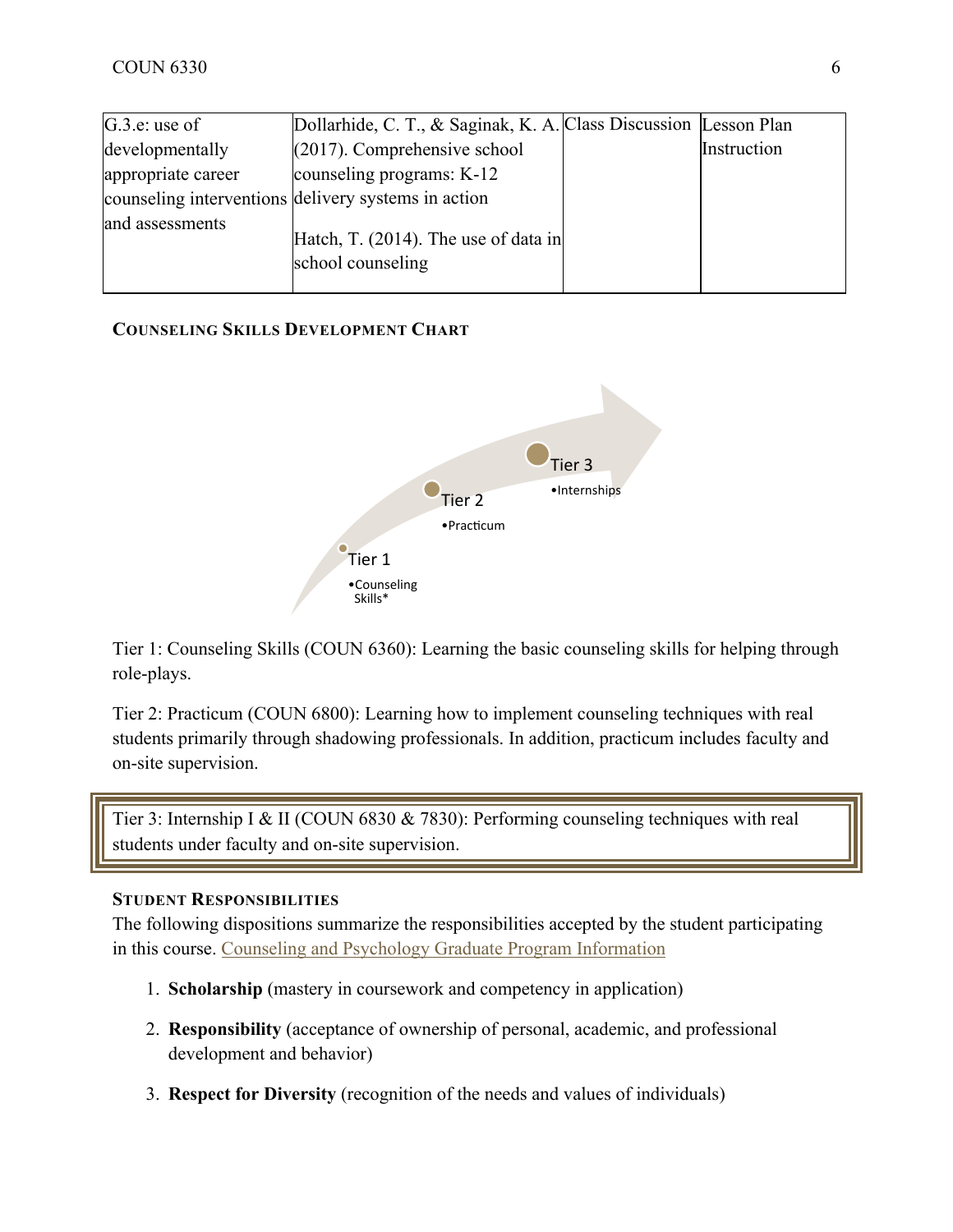- 4. **Effective Communication** (ability to communicate clearly verbally and in writing, and to accept new ideas and constructive feedback)
- 5. **Reflection** (ability to asses one's own decision-making process and recognize consequences of behavior)
- 6. **Professional Behavior** (recognition of ethical, legal, and professional standards of conduct)
- 7. **Critical Thinking** (capability for critical thinking and real world problem-solving)

# **MAJOR TEACHING METHODS**

Instruction will consist of lecture, demonstration, group discussion/activities, and student led skills practice.

# **SPECIAL INSTRUCTIONAL PLATFORM/MATERIALS**

- A. iLearn
- B. Tk20: TTU's College of Education uses Tk20, a comprehensive data and reporting system to improve our processes, manage student transition points, and track key assessments in program coursework. All students, regardless of affiliated major and college, enrolled in courses requiring Tk20 must purchase an account and submit the appropriate coursework. Failure to purchase Tk20 can result in a zero for Tk20 assignments and/or final course grade reduced a full letter. There is a one-time-only system cost at the university bookstore, and your account is valid for seven years. You will be asked to access Tk20 for a variety of tasks, including coursework, advisement, field/clinical experiences, portfolios, and key program assessments. Access the TTU Tk20 website for more details.

# **TOPICS TO BE COVERED**

- 1. The profession of school counseling
- 2. The context of p-12 schools
- 3. Comprehensive school counseling programs, including the ASCA National Model
- 4. Professional school counselors (PSCs) as leaders, advocates, collaborators, agents of systemic change, and consultants
- 5. Use of data-driven practices in school counseling program implementation
- 6. Direct and indirect student services
- 7. Professional, personal, and ethical issues in school counseling

# **GRADING AND EVALUATION PROCEDURES**

The following assessment procedures will be used to evaluate students' knowledge of the course.

**Evaluation and Assessment Procedures**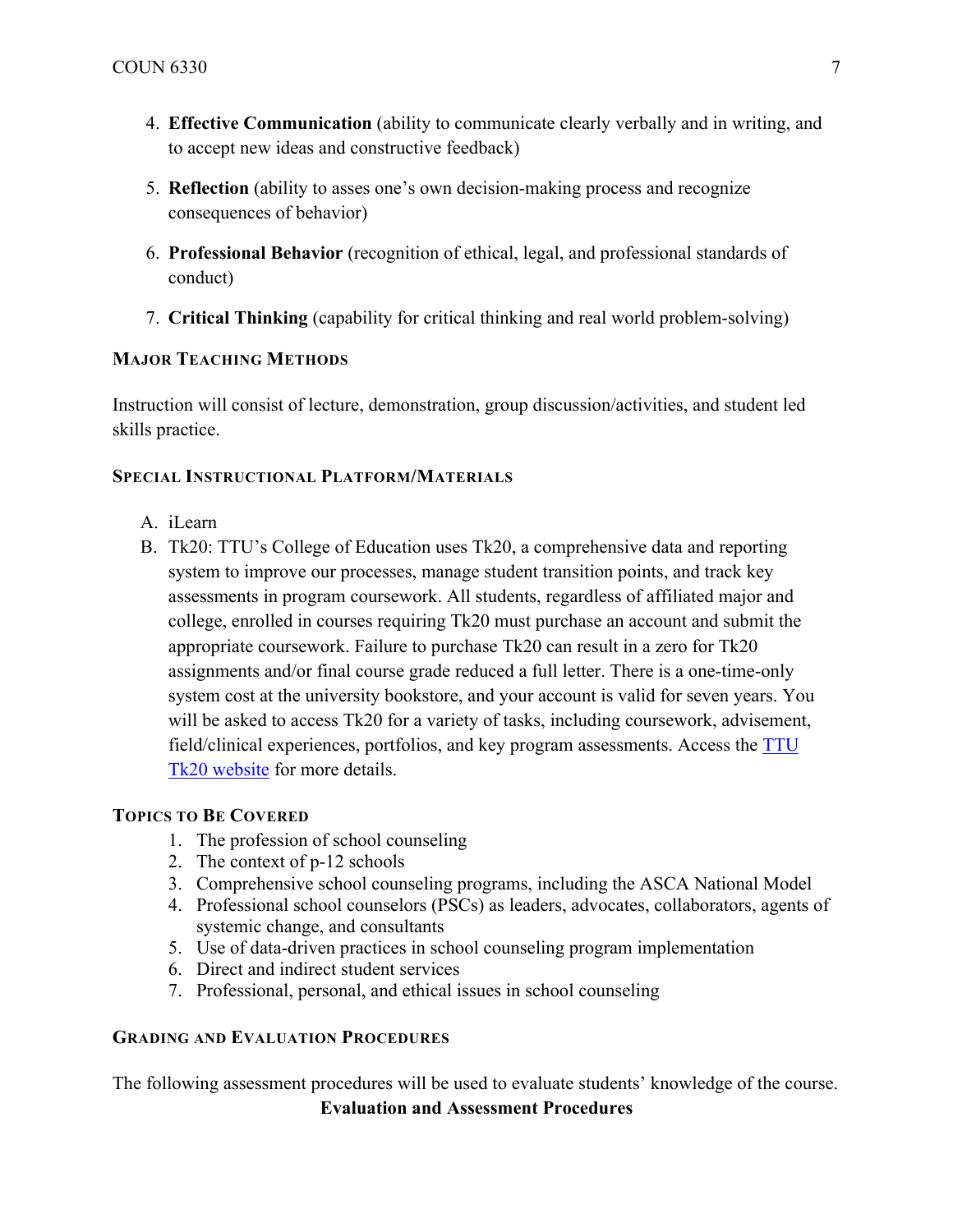| <b>Assignment</b>                                        | Percentage |
|----------------------------------------------------------|------------|
| <b>Class Participation</b>                               | 10%        |
| Foundations of a Comprehensive School Counseling Program | 50%        |
| <b>Stakeholder Interview</b>                             | 20%        |
| <b>Lesson Plan Instruction</b>                           | 20%        |
| <b>Total</b>                                             | 100%       |

All course requirements will be used to determine student's achievement of the course objectives listed under section "assignments and related policy" of this syllabus. All required assignments would be given a specific grade. Final course grades will incorporate the grading system as follows:

### **Grading Scale**

|   | $93 - 100$ |
|---|------------|
| B | $85 - 92$  |
| ⊖ | $77 - 84$  |
| D | $69 - 76$  |
| F | <68        |

A grade of an A or B demonstrates Competency Skills level, while any grade C and below does not. In addition, a grade of an "I" is given only when a valid rationale for such a grade is presented and terms for completion of the course are agreed upon.

#### **LATE ASSIGNMENTS**

**All assignments should be completed on or before the announced due date.** Ten percent will be deducted for each day an assignment is late including weekend days. After three days, assignments will no longer be accepted, and the student will receive a zero on the assignment. It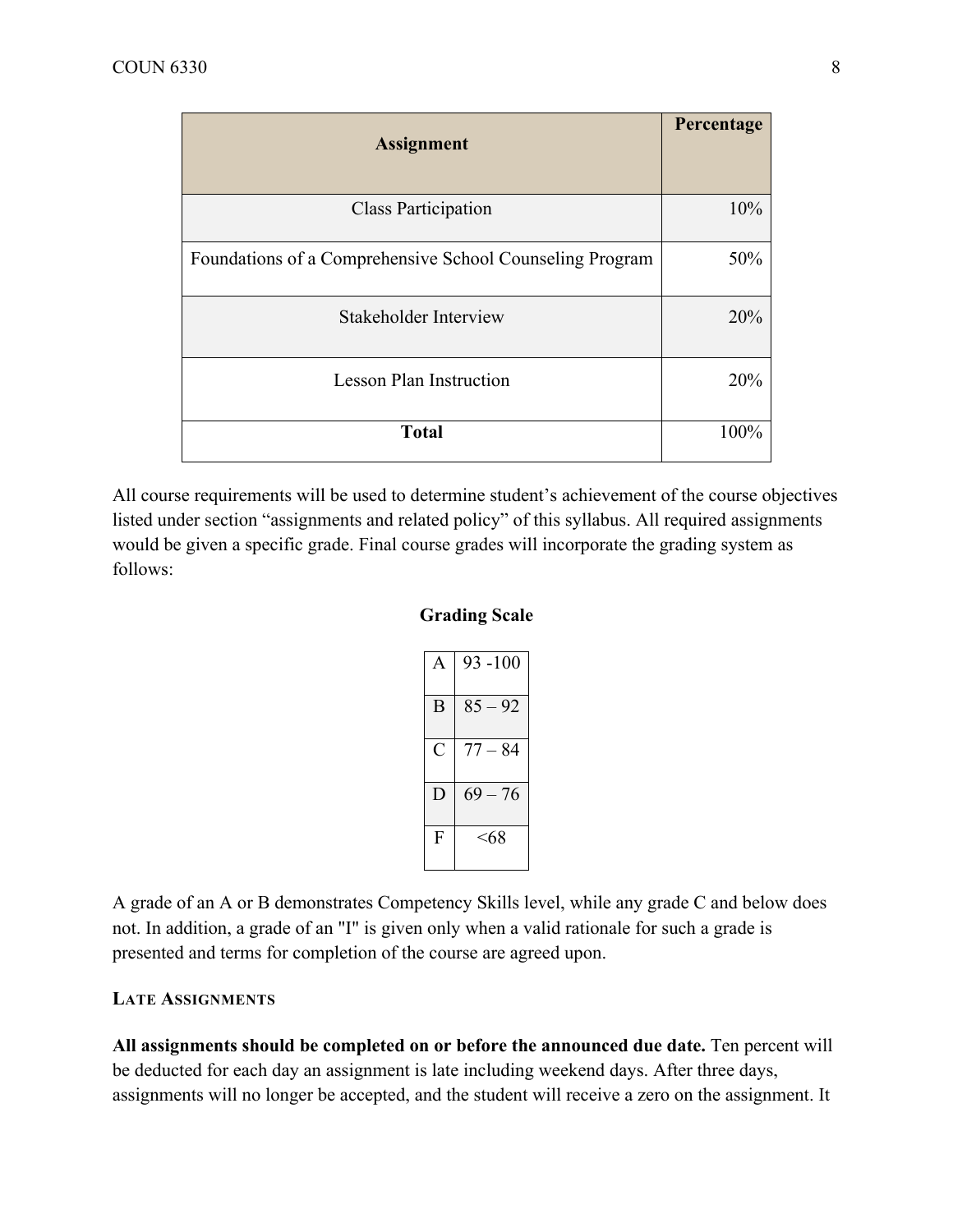is the student's responsibility to ensure assignments are submitted on time. All submitted work is final. Your submissions should reflect your best professional effort.

#### **ASSIGNMENT FORMAT**

All assignments should be typed, double-spaced, 12-point Times New Roman font, and adhere to APA guidelines (*APA Publication Manual*, 7<sup>th</sup> ed.) including, title page, running head, quotations, in-text citations, references, etc. Points will be deducted for all assignments not meeting these standards.

# **COURSE POLICIES**

#### **STUDENT ACADEMIC MISCONDUCT POLICY**

Maintaining high standards of academic integrity in every class at Tennessee Tech is critical to the reputation of Tennessee Tech, its students, alumni, and the employers of Tennessee Tech graduates. The Student Academic Misconduct Policy describes the definitions of academic misconduct and policies and procedures for addressing Academic Misconduct at Tennessee Tech. For details, view the Tennessee Tech's Policy 217 – Student Academic Misconduct at Policy Central.

#### **ATTENDANCE POLICY**

Attendance and on-time arrival are expected and of the utmost importance in a class of this nature. If you foresee missing more than one class over the course of the semester, please see me. *Arriving late or leaving early is a disruption to the entire class; therefore, I ask that all candidates inform their classmates and myself if they are required to leave early or arrive late.* You are responsible for making sure you receive the necessary assignments and class notes you miss.

If a student will miss more than one class (or more than two hours and 50 minutes of class time), the participation grade for the course will be impacted by the absence. One point for every 15 minute increment of time missed will be deducted after the initial one class absence.

#### **ASSIGNMENTS AND RELATED POLICY**

#### A) CLASS PARTICIPATION

A student's understanding of course content will be based upon their contributions to classroom discussion. The class discussion and activities are important and adequate preparation of coursework and readings is required. Students can earn full participation credit for this course by actively engaging each week (barring deductions for attendance). Minimal participation will result in a loss of points.

#### B) STAKEHOLDER INTERVIEW-DUE SEPTEMBER 21, 2021

Students will conduct an interview with a school counseling program stakeholder, such as a K-12 student parent/caregiver or a K-12 teacher, school administrator, or other school personnel. Students will explore the stakeholder's perception of the school counseling program and submit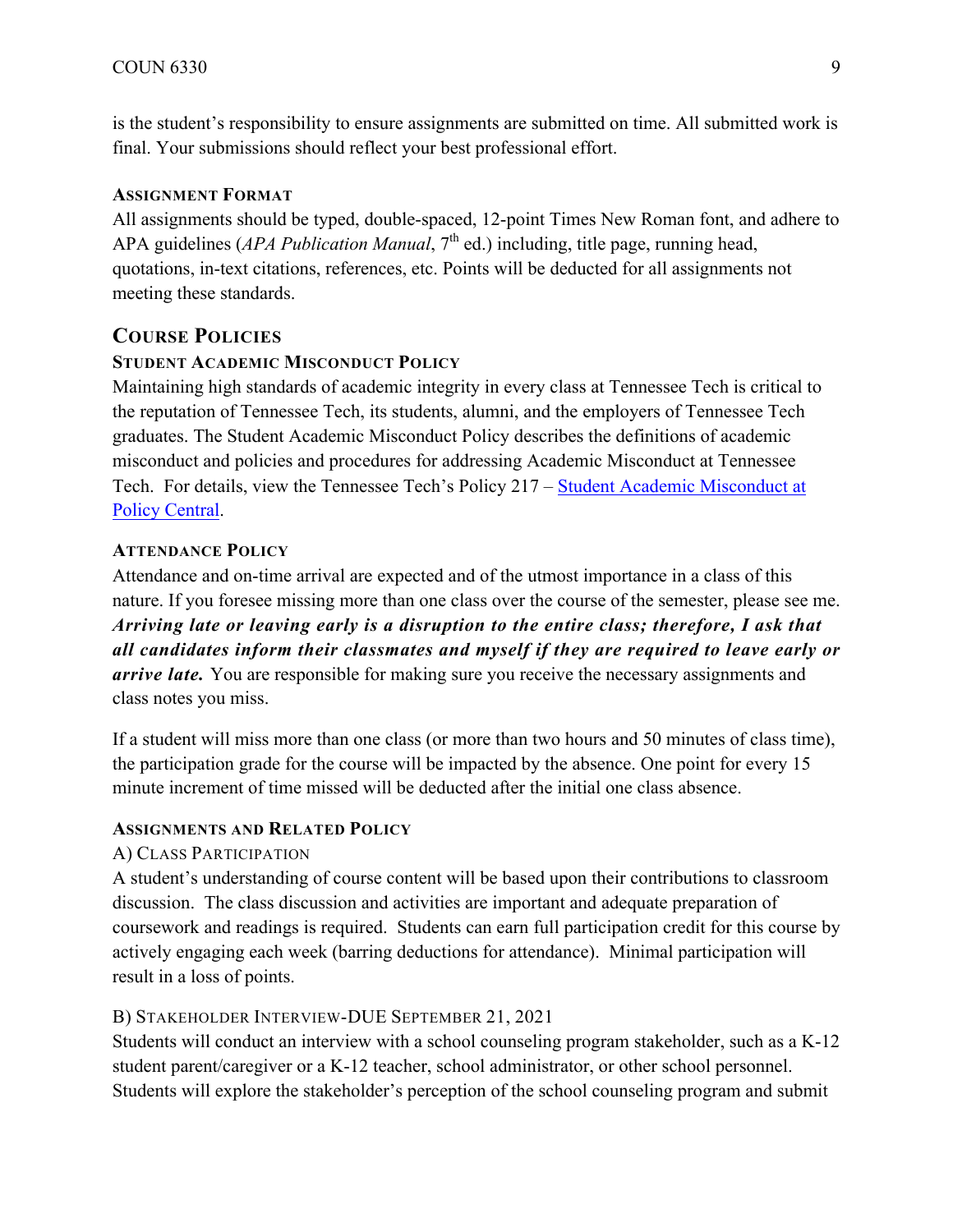a summary and reflection on their findings via iLearn. Additional information will be provided in a separate handout.

D) LESSON PLAN AND INSTRUCTION-DUE NOVEMBER 2, 2021

The major project associated with the course if the development of a comprehensive school counseling program. One component is the development of school counseling curriculum and lesson plans. Students will create a curriculum unit comprising of three lessons.

Students will demonstrate the instruction of one lesson plan in class to their peers and instructor. During the 40-minute lesson, students will practice time management, classroom management, and curriculum delivery skills. Students will receive feedback from their peers and instructor. Students will reflect upon their own performance in a brief reflection paper due within 48 hours of their presentation. Additional information will be provided in a separate handout.

E) FOUNDATIONS OF A COMPREHENSIVE SCHOOL COUNSELING PROGRAM-DUE DECEMBER Students will explore several components of a comprehensive school counseling program (CSCP) and multiple roles of a school counselor. Using the ASCA National Model (ASCA, 2019) as a framework, students will create sections of a portfolio showcasing artifacts from a mock school counseling program of their creation. Additional details regarding this assignment will be provided in a separate handout.

# **FLEXIBILITY STATEMENT**

The aforementioned requirements, assignments, policies, evaluation procedures, etc. are subject to change. Students' experiences and needs, as well as emerging knowledge and competencies will be used to modify the course syllabus. **I am happy to meet with you and discuss ways you can be more successful**.

# **DISABILITY ACCOMMODATION**

Students with a disability requiring accommodations should contact the Accessible Education Center (AEC). An Accommodation Request (AR) should be completed as soon as possible, preferably by the end of the first week of the course. The AEC is located in the Roaden University Center, Room 112; phone 931-372-6119. For details, view the Tennessee Tech's Policy 340 – Services for Students with Disabilities at Policy Central.

# **COVID – 19**

- 1. Students must take personal responsibility in following the recommended CDC COVID-19 guidelines. Students are expected follow all COVID-19 directives published by Tennessee Tech including, but not limited to, notices on Tennessee Tech's webpage, building and facilities signage, and similar publications. The university's Return to Campus Student Handbook can be found at https://www.tntech.edu/return/index.php.
- 2. According to Tennessee Tech University's protocols, face coverings must be worn (covering the mouth and nose) by students in the classroom at all times.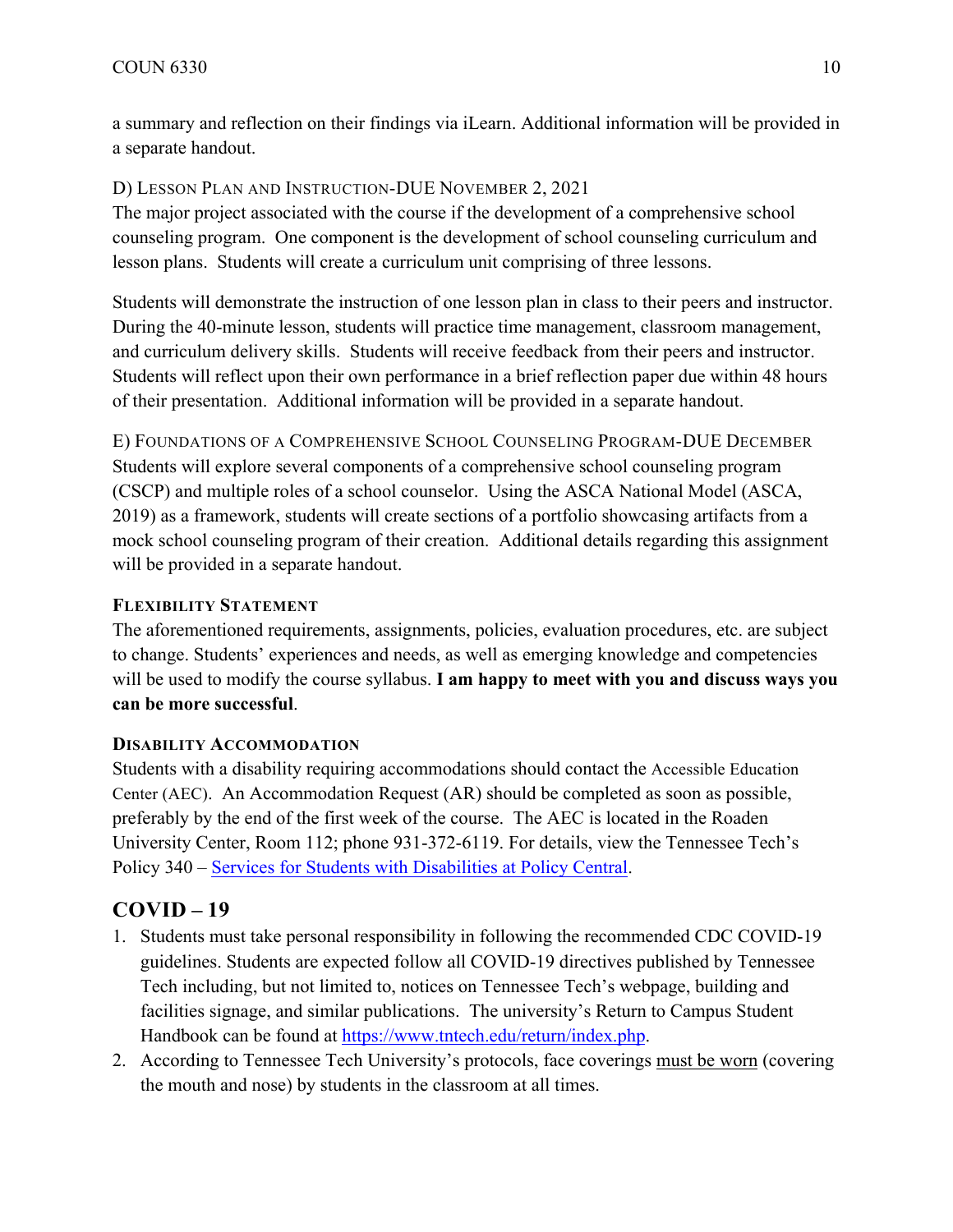- 3. Students must abide by predetermined social distancing guidelines and seating arrangements. Movement during class sessions should be limited as to not endanger other students or faculty. Students should be conscious and respectful of others and their health concerns.
- 4. Students who refuse to comply with university protocols on these matters will be reported to the Tennessee Tech Dean of Students.
- 5. Students should direct all requests for excused class absences related to COVID-19, regardless of where the COVID-19 testing is performed, to Tennessee Tech's Health Services. The Office of Student Affairs will provide notifications to faculty members of student absences and the expected length of the absence.